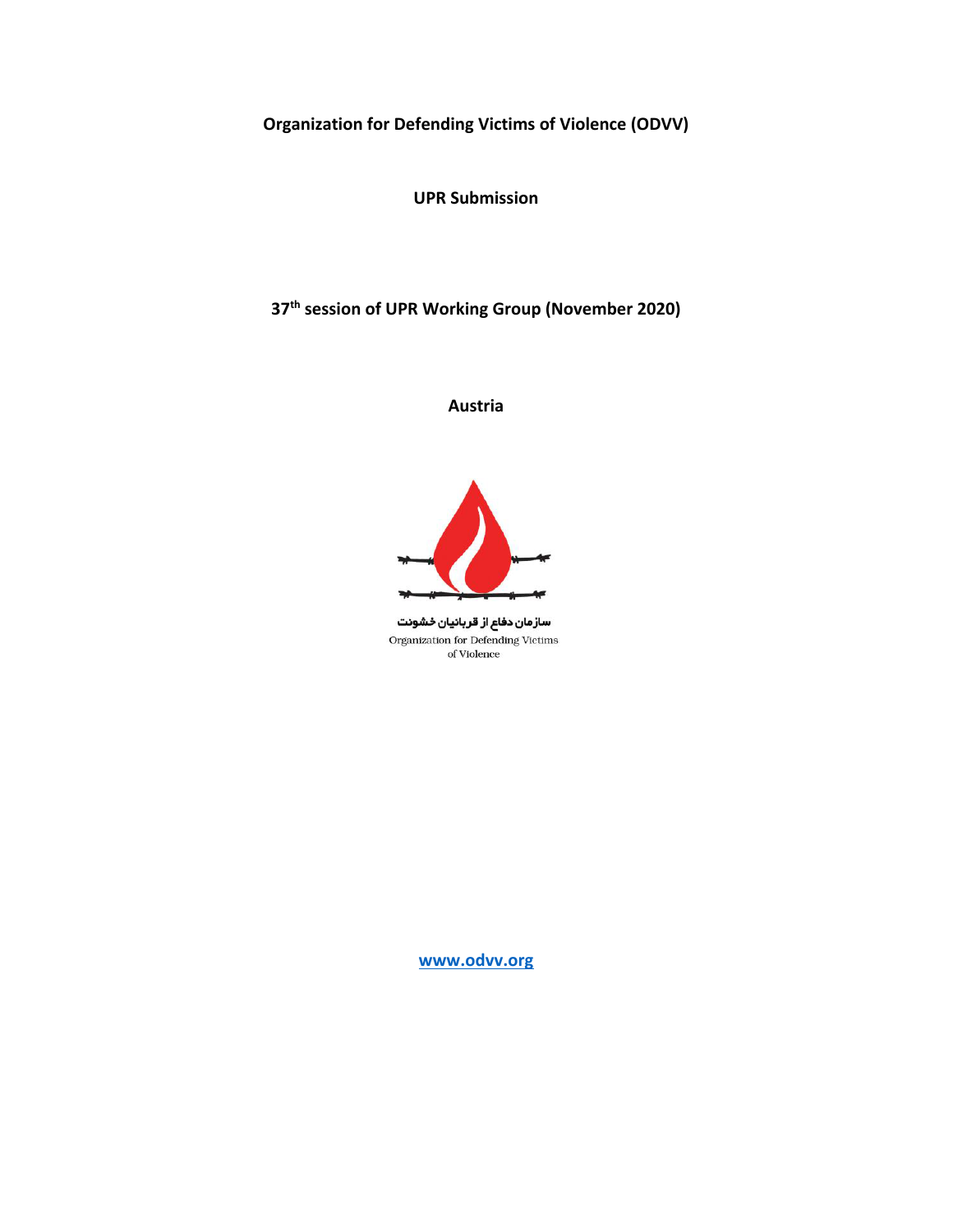#### **About ODVV**

1. The Organization for Defending Victims of Violence (ODVV) is <sup>a</sup> non-governmental, nonprofit, non-partisan organization in Special Consultative Status to ECOSOC. ODVV was established in 1988 in Tehran and has been active in the field of human rights and humanitarian activities.

2. ODVV is also associated to the United Nations Department of Public Information (UNDPI), <sup>a</sup> member of the Conference of Non-Governmental Organizations (CONGO), AMAN Network of Rehabilitation Centers in the Middle East and North Africa and International Rehabilitation Council for Torture Victims (IRCT). ODVV has cooperated with international organizations in <sup>a</sup> variety of issues and has working relations with many NGOs in Iran and around the globe.

3. ODVV is focused on promoting human rights, supporting victims of violence, empowering Iranian civil society, and offering human rights consultations to the Iranian institutions and organizations. ODVV is actively involved in running various human rights education courses, workshops, seminars, and conferences. Other activities include:

- Participation in UN Commission on Human Rights and the Human Rights Council sessions in Geneva;

- Publication of different books and booklets on human rights such as Rights of the Child, Unilateral Coercive Measures (Economic Sanctions), Racism, Racial Discrimination, Islamophobia and Xenophobia;

- Publishing *Defenders* Quarterly (in English), human rights news and developments *Weekly* (in Farsi), daily updating ODVV websites in English, Farsi and Arabic;

- Internship for Iranian and international students.

4. ODVV is submitting the following repor<sup>t</sup> on the human rights situation of Austria, in order to contribute to the improvement of the human rights situation.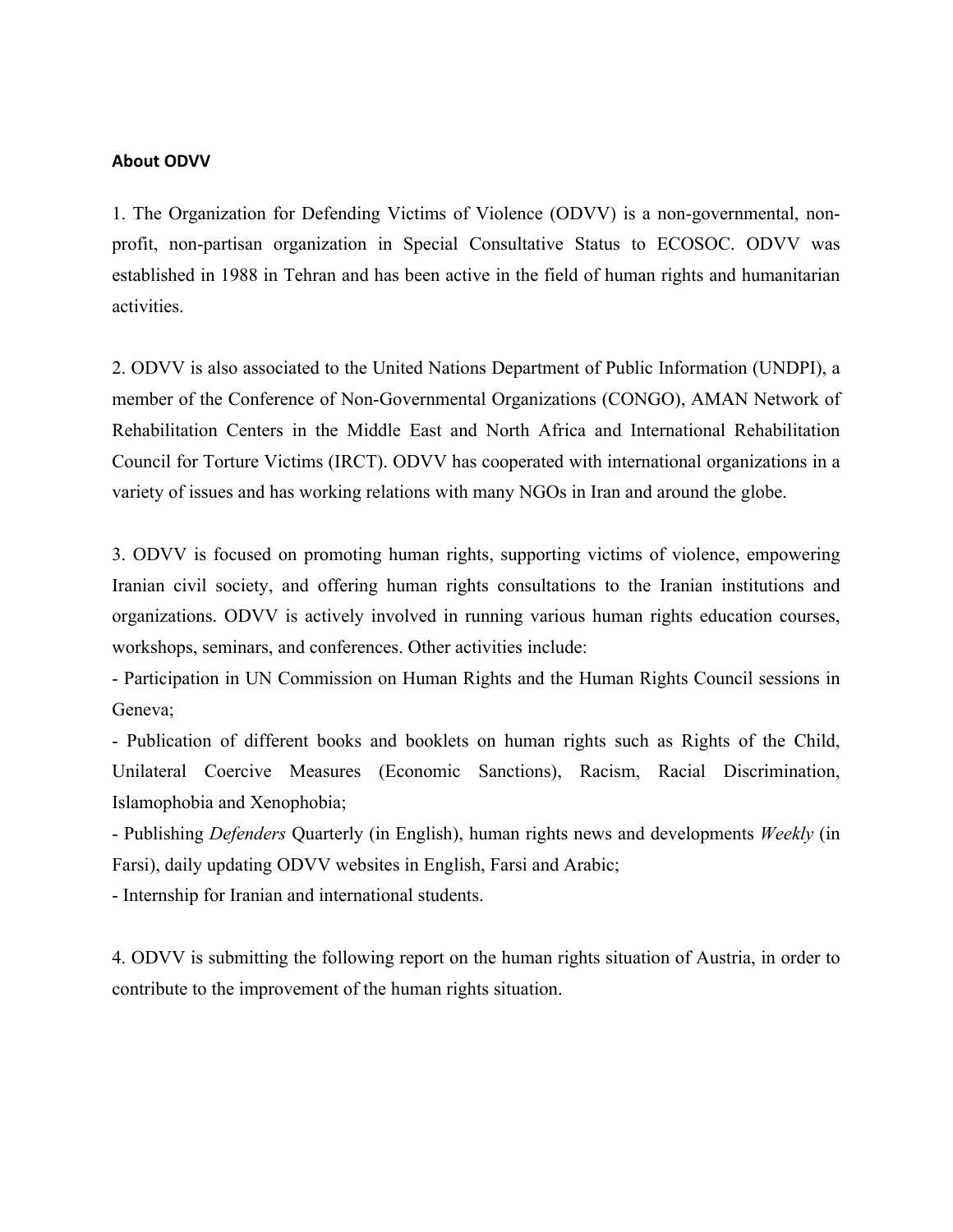# **1) Refugees' and Migrants' Rights**

5. Austria seems to be in breach of its international human rights obligations relating to refugees. According to reports, the authorities deport rejected Afghan asylum-seekers and undocumented migrants to Afghanistan despite the deterioration of the security situation in the country. $^{\rm 1}$ 

6. A new law has been passed that allows the federal government to declare <sup>a</sup> state of emergency and drastically curtail the right to seek asylum at Austria'<sup>s</sup> borders. The law, however, fails to define exactly what could trigger and justify the imposition of these special measures. Appeals against returns will only be possible after the return has taken place.<sup>2</sup>

7. Austria is one of <sup>a</sup> handful of countries that have not made any places available for the implementation of an EU plan decided in September 2015 to relocate 106,000 Syrian, Iraqi, and Eritrean asylum seekers from Italy and Greece. 3

# **2) Discrimination**

8. As <sup>a</sup> signatory to many conventions combating discrimination and promoting Human Rights, the government of Austria has failed to meet some of its obligations towards protection of human rights of minorities. According to figures compiled by the Austrian Jewish Community (IKG), there were between 12,000 and 15,000 Jews in the country. The IKG expressed concern that anti-Semitism remained at <sup>a</sup> "high but stable" level. The NGO Forum against Anti-Semitism reported 503 anti-Semitic incidents during 2017. 4

9. An NGO operating <sup>a</sup> hotline for victims of racist incidents reported that racist internet postings comprised 44 percent of cases and were mostly directed against Muslims and migrants. 5 The Islamic Faith Community (IGGIO) reported 540 anti-Muslim incidents in 2018, <sup>a</sup> 75 percent increase in relation to 2017. Courts convicted individuals of anti-Islamic rhetoric and anti-Semitic or neo-Nazi activity, generally handing down fines or sentences, some of which they suspended. 6

10. The rise in hate crimes towards Muslims in Austria is part of <sup>a</sup> broader trend in its policy that has real and negative ramifications for Muslim'<sup>s</sup> safety in Europe. The government is carefully taking steps against Muslims and migrants. There are arguments for the shutdown of

5 Ibid

<sup>1</sup> <https://www.amnesty.org/en/countries/europe-and-central-asia/austria/report-austria/>

<sup>2</sup> <https://www.hrw.org/news/2016/04/27/austria-drastic-unjustified-measures-against-asylum-seekers>

<sup>&</sup>lt;sup>3</sup> Ibid

<sup>4</sup> <https://at.usembassy.gov/wp-content/uploads/sites/39/Human-Rights-Report-Austria-2018.pdf>

<sup>6</sup> <https://www.state.gov/reports/2018-report-on-international-religious-freedom/austria/>